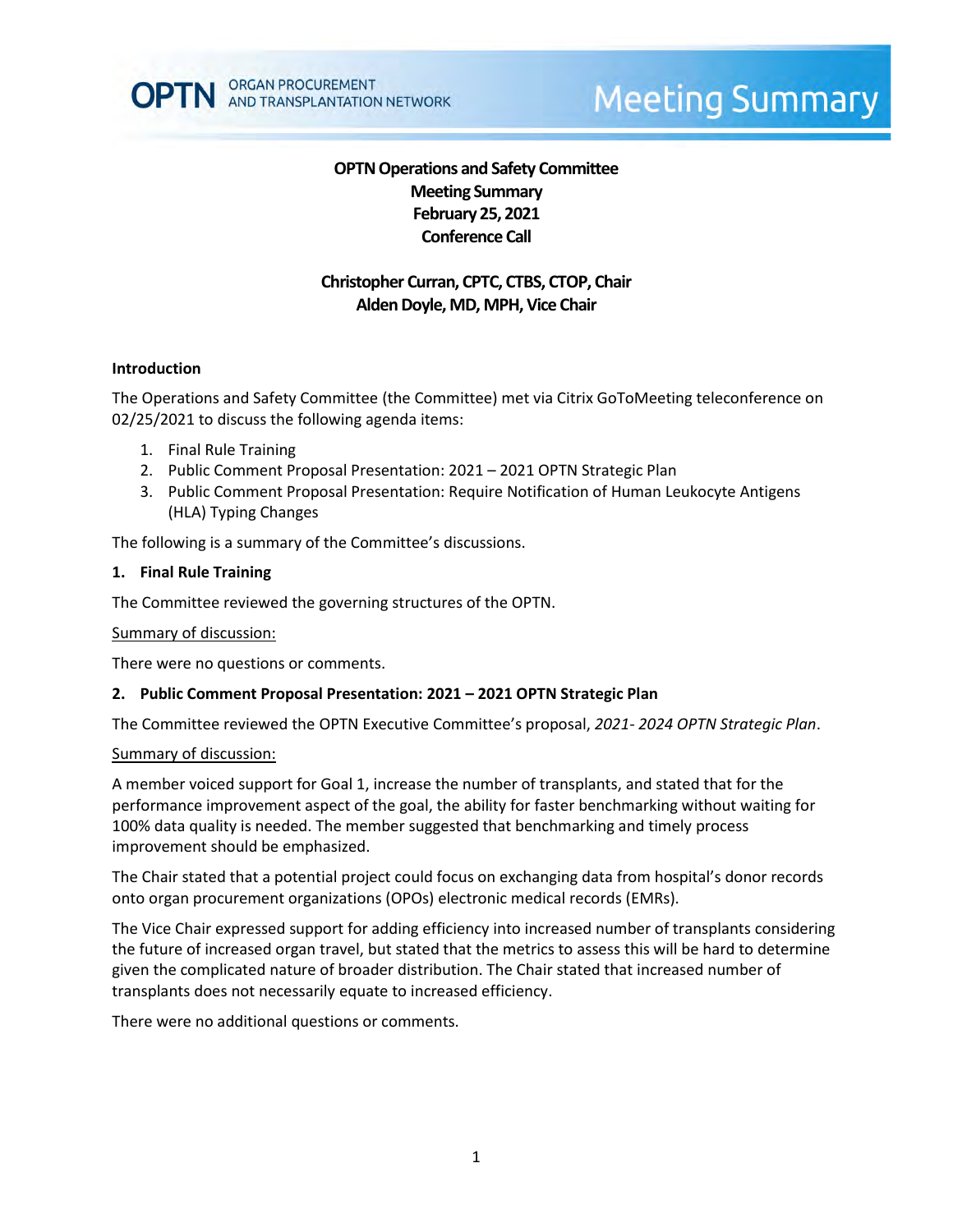## **3. Public Comment Proposal Presentation: Require Notification of Human Leukocyte Antigens (HLA) Typing Changes**

The Committee reviewed the OPTN Histocompatibility Committee's proposal, *Require Notification of Human Leukocyte Antigens (HLA) Typing Changes*.

## Summary of discussion:

The Vice Chair asked if the Histocompatibility Committee discussed outlining operational aspects of reporting the incorrect HLA typing in their proposal. The Chair of the Histocompatibility Committee responded that there is no formal language addressing reporting or documentation but there is an overall expectation and requirement of documentation in patient charts. The Vice Chair asked how the Histocompatibility Committee will review the effectiveness of the proposal if implemented. The Histocompatibility Committee will review this feedback on the monitoring plan.

Another member suggested that the reporting process could mirror the process for potential disease transmission. The member explained that the process could specify that the OPO notification should go to the patient safety contact, and the OPO notifies the transplant program's patient safety contact. The member noted that the time of 24 hours for HLA is the same as potential disease transmission. A member agreed and added that the histocompatibility lab would need to be able to demonstrate documentation the notification policy was followed, same as the potential disease transmission process. The Chair of the Histocompatibility Committee responded that they will take that back to the Histocompatibility Committee and review if that process would be applicable.

A member asked if the Histocompatibility Committee discussed the reason these events were reported without the policy being adapted. The Chair of the Histocompatibility Committee responded that they review any circumstance where there are mismatches between donor typing in match run and donor typing on histocompatibility forms.

The Chair expressed support for leaving the decision to re-execute a match run up to circumstance rather than mandating. The Chair added that if incorrect HLA typing is known prior to acceptance, then OPOs should be strongly encouraged to re-execute the match run. Members agreed. The Chair also expressed support for providing automated electronic notification, especially if a match run has been executed and HLA has been entered. Members agreed. The Vice Chair suggested the electronic notification system for infectious disease testing could be used as a model.

The Chair mentioned that histocompatibility reports and the labels for HLA for most labs do not match what is in DonorNet, which creates a challenge for OPOs in verifying the appropriate entry for HLA. The Chair of the Histocompatibility Committee responded that they will bring this feedback to the Histocompatibility Committee.

Overall, the Committee is in support of this proposal.

There were no additional questions or comments.

## **Upcoming Meeting**

March 25, 2021 (teleconference)